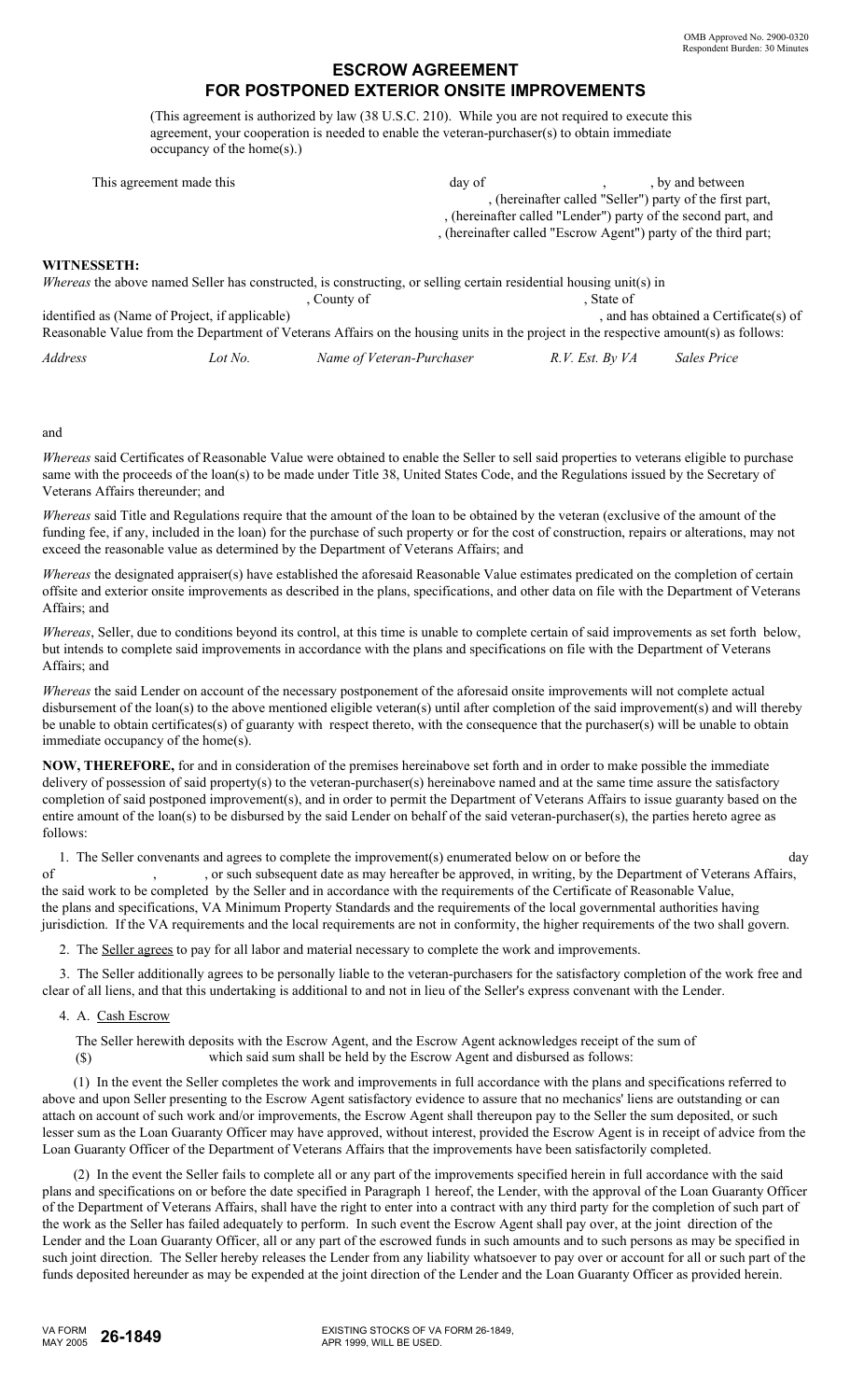(3) In the event the Lender, pursuant to the provisions of paragraph (2) hereof, proceeds to complete any of the uncompleted improvements, the Seller hereby irrevocably authorizes and empowers the Lender, its agents, employees, contractors and laborers to enter into and upon said premises for the purpose of carrying such work and improvements to completion and further authorizes and empowers the Lender to take charge of the property affected and all lands belonging to the Seller appurtenant thereto and which are a part of the total project as described and proposed in the loan application, loan report, plans and specifications, or other papers on file with the Department of Veterans Affairs and all equipment, material and appliances of the Seller located thereon and in the name of the Seller as an attorney-in-fact, to call upon and require all persons under contract with the Seller to do the work and supply the materials necessary for the completion of the work and improvements to perform under their contracts. Subject to the prior approval of the Department of Veterans Affairs, the Lender in so doing is empowered to make such changes, alterations, additions, or modifications as it deems to be necessary or expedient. Any unexpended balance of the sum deposited herewith after completion of any work or improvements undertaken pursuant to paragraphs (2) and (3) hereof and the approval thereof by the Department of Veterans Affairs shall be paid by the Escrow Agent to the Seller without interest, at the joint direction of the Lender and the Department of Veterans Affairs.

 (4) In the event the sum herewith deposited proves insufficient for any reason to effectuate completion of said work and improvements by the Lender, the said Lender shall make demands upon the Seller to deposit the additional sum needed to effect its completion and the Seller hereby agrees to supply to the Lender any and all sums needed over and above the amount of this deposit to complete said work and improvements.

### B. Commercial Letter of Credit

 In Lieu of cash escrow, the Seller herewith furnishes the Escrow Agent, and said Agent acknowledges the receipt thereof, an irrevocable Letter of Credit (No. ) drawn upon the

, a commercial banking institution, for the account of identified as

and the terms of Seller herein, which said Letter of Credit is payable to said Agent in the amount of \$

which are by reference thereto hereby incorporated herein and made a part hereof and which letter shall be drawn on by the Agent in accordance with its terms, and which said Letter of Credit shall hereinafter be referred to as the "Fund".

 The Escrow Agent further acknowledges that the Escrow Agent has examined the said Letter of Credit and as a result of such examination has determined that the said Letter of Credit is a valid and binding obligation of the said issuing bank in accordance with the terms of said Letter of Credit; and

 Escrow Agent further acknowledges the receipt of opinions of the General Counsel of the issuing bank and the General Counsel of Escrow Agent, which are attached hereto and made a part hereof, which opinions state that the Letter of Credit has been examined, that the issuance of said Letter of Credit is within the authority of the issuing bank, and that the Letter of Credit is a valid and binding obligation of the issuing bank.

 (1) Escrow Agent agrees that upon completion by Seller of a part or all of the construction in accordance with the plans and specifications referred to above and upon Seller presenting to "Escrow Agent" satisfactory evidence to assure that no mechanics' liens are outstanding or can attach on account of such work and improvements, Escrow Agent shall, upon receipt of written approval of or part thereof without interest to Seller. such completed work from the Loan Guaranty Officer, return said "Fund" of \$

 (2) In the event Seller fails to complete or cause to be completed the improvements specified herein, and fails to deliver to Escrow Agent the written approval of said work by the Department of Veterans Affairs, Escrow Agent shall, upon receiving written approval from the Loan Guaranty Officer, proceed to complete the said work and pay the cost thereof, including all costs and charges of Escrow Agent, from monies derived from the "Fund" deposited with it pursuant to paragraph 4B of this agreement and for this purpose Seller hereby irrevocably authorizes and empowers Escrow Agent to do and perform for it, the Seller, and in its name, place and stead, all matters and things which Escrow Agent shall in its judgment deem necessary and proper to be done to effectuate the completion of the said work and to apply monies derived from said "Fund" to the payment of debts contracted or incurred for work done or for materials furnished therefor, or either, in and about said work and for all expenses, costs and charges in connection therewith, and for Escrow Agent so doing, this warrant of attorney shall be its full and sufficient authority and the orders so given and signed by Escrow Agent as attorney-in-fact shall be good and sufficient vouchers for all payments made by virtue thereof. Further, in such event Seller hereby irrevocably authorizes and empowers Escrow Agent to enter into and upon the said premises and take charge thereof, together with all materials and appliances thereunto belonging, and thereupon in the name of the Seller, as its attorney-in-fact, to call upon and require the several contractors to proceed to complete the said work and to do whatsoever, in Escrow Agent's judgment, it shall deem necessary be done to secure the completion of the said work in accordance with the plans and specifications referred to above subject to the prior approval of the Department of Veterans Affairs.

 (3) Escrow Agent agrees that in the event the work is completed by Escrow Agent in accordance with the provisions hereof and written approval of said work is given by the Department of Veterans Affairs, any unexpended balance of the sum of money deposited with the Escrow Agent, pursuant to paragraph 4B of this agreement, shall thereupon be returned by Escrow Agent to Seller without interest.

 (4) Seller agrees that in the event the sum herewith deposited proves insufficient for any reason to effectuate completion of said work and improvements by Escrow Agent, the Escrow Agent may make demands upon Seller to deposit any additional sum needed to effect its completion and Seller hereby agrees to supply Escrow Agent any and all sums needed over and above the amount of this deposit to complete said work and improvements.

 (5) Seller agrees that it is personally liable to purchasers of such dwellings for the satisfactory completion of the improvements free and clear of all liens and that this undertaking is additional to and not in lieu of the Seller's express covenant with the agent.

 5. It is the intention of the parties that this Agreement is made for the benefit of the Lender and of the veteran (owner) subject to approval of the Department of Veterans Affairs either of which shall have the right to enforce the provisions hereof, and that the Escrow Agent in the execution thereof shall act solely on the request and instructions of the Lender and the Department of Veterans Affairs as specified herein with respect to all sums deposited hereunder; and for so doing the Seller hereby expressly releases and relieves the Escrow Agent of any and all liability or claim of any nature.

 6. The Escrow Agent shall have a prior lien on the funds deposited herewith for any costs, including court costs and reasonable attorney's fees, which may be incurred by it consequent upon its being made a party to any legal or equitable proceeding which is brought by any of the parties hereto, the Department of Veterans Affairs, or any veteran(s) named above concerning the disposition of the funds held hereunder.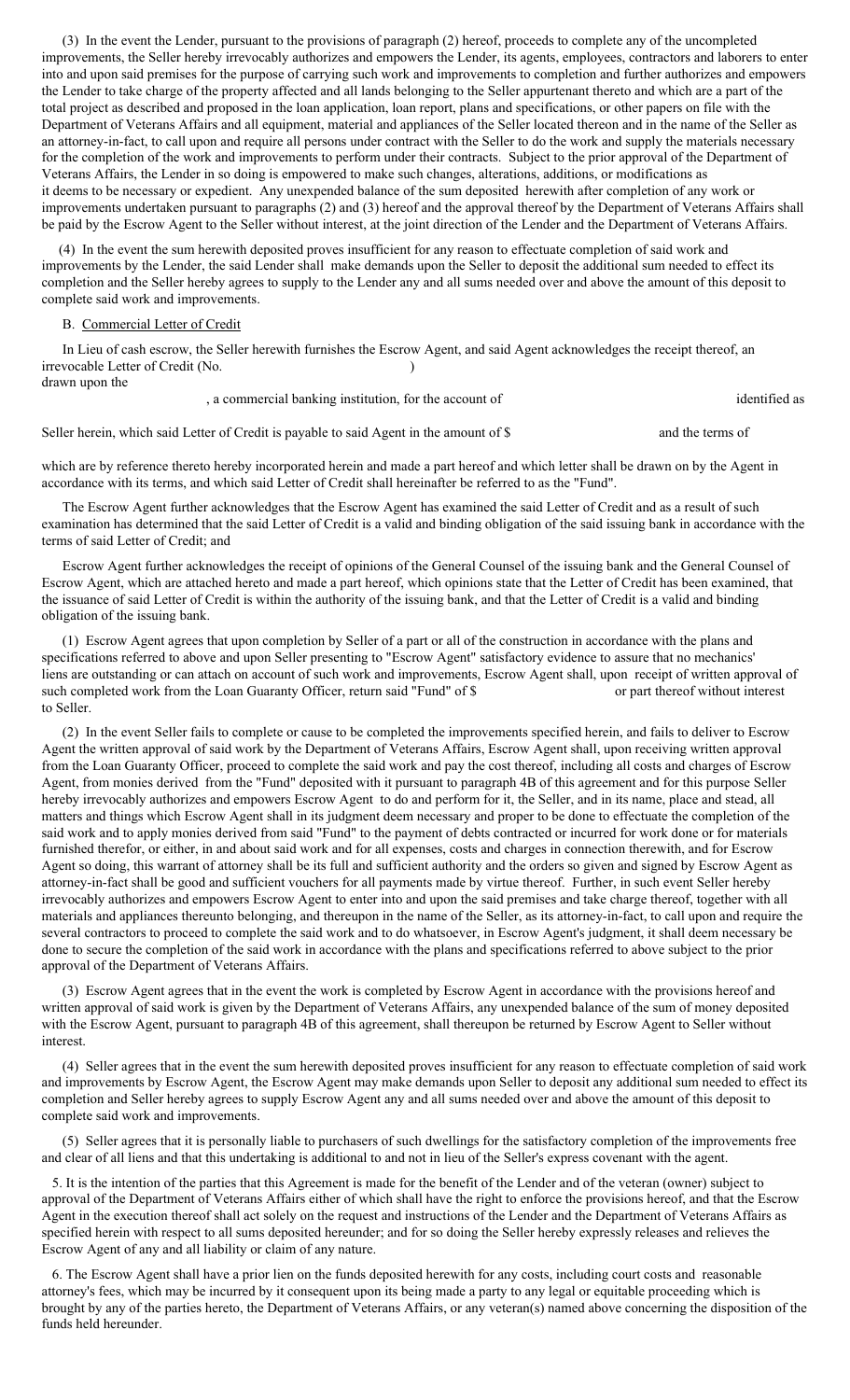|                                |                                               | <b>SCHEDULE OF IMPROVEMENTS TO BE POSTPONED</b><br>AND COST OF COMPLETION<br>(IMPORTANT - See Instructions on reverse) |                                                                          | VA CASE NO.<br>FHA CASE NO. |      |                                                                          |                          |    |                                                                          |
|--------------------------------|-----------------------------------------------|------------------------------------------------------------------------------------------------------------------------|--------------------------------------------------------------------------|-----------------------------|------|--------------------------------------------------------------------------|--------------------------|----|--------------------------------------------------------------------------|
| $\frac{L}{i}$<br>$\frac{n}{e}$ |                                               | <b>ITEM</b>                                                                                                            |                                                                          |                             |      | COST                                                                     | 1/2 OF COST<br>(Minimum) |    | <b>TOTAL</b><br><b>ESCROWED</b>                                          |
| $\mathbf{1}$                   |                                               |                                                                                                                        |                                                                          |                             |      |                                                                          |                          |    |                                                                          |
| $\overline{2}$                 |                                               |                                                                                                                        |                                                                          |                             |      |                                                                          |                          |    |                                                                          |
| 3                              |                                               |                                                                                                                        |                                                                          |                             |      |                                                                          |                          |    |                                                                          |
| $\overline{4}$                 |                                               |                                                                                                                        |                                                                          |                             |      |                                                                          |                          |    |                                                                          |
| 5                              |                                               |                                                                                                                        |                                                                          |                             |      |                                                                          |                          |    |                                                                          |
| 6                              |                                               |                                                                                                                        |                                                                          |                             |      |                                                                          |                          |    |                                                                          |
| $\overline{7}$                 |                                               |                                                                                                                        |                                                                          |                             |      |                                                                          |                          |    |                                                                          |
| 8                              |                                               |                                                                                                                        |                                                                          |                             |      |                                                                          |                          |    |                                                                          |
| 9                              |                                               |                                                                                                                        |                                                                          |                             |      |                                                                          |                          |    |                                                                          |
| 10                             |                                               |                                                                                                                        |                                                                          |                             |      |                                                                          |                          |    |                                                                          |
| 11                             |                                               | TOTAL COST OF POSTPONED IMPROVEMENTS                                                                                   |                                                                          |                             | $\,$ |                                                                          |                          |    |                                                                          |
| 12                             | ONE-HALF OF AMOUNT SHOWN IN LINE 11 (Minimum) |                                                                                                                        |                                                                          |                             |      |                                                                          | \$                       |    |                                                                          |
| 13                             |                                               | TOTAL AMOUNT ESCROWED (Sum of Line 11 and 12)                                                                          | ALLOCATION BY LOT OF                                                     |                             |      |                                                                          |                          |    | \$<br>ALLOCATION BY LOT OF                                               |
|                                | LOT<br>NO.<br>(A)                             | ALLOCATION BY LOT OF<br>TOTAL COST OF POST-<br>PONED IMPROVEMENTS<br>(B)                                               | <b>TOTAL ESCROWED</b><br>(11/2 (Min.) X amt. shown in<br>col. (B)<br>(C) | LOT<br>NO.<br>(A)           |      | ALLOCATION BY LOT OF<br>TOTAL COST OF POST-<br>PONED IMPROVEMENTS<br>(B) |                          |    | <b>TOTAL ESCROWED</b><br>(11/2 (Min.) X amt. shown in<br>col. (B)<br>(C) |
|                                |                                               |                                                                                                                        |                                                                          |                             |      |                                                                          |                          |    |                                                                          |
|                                | <b>TOTAL</b>                                  |                                                                                                                        | \$                                                                       | <b>TOTAL</b>                |      |                                                                          |                          | \$ |                                                                          |